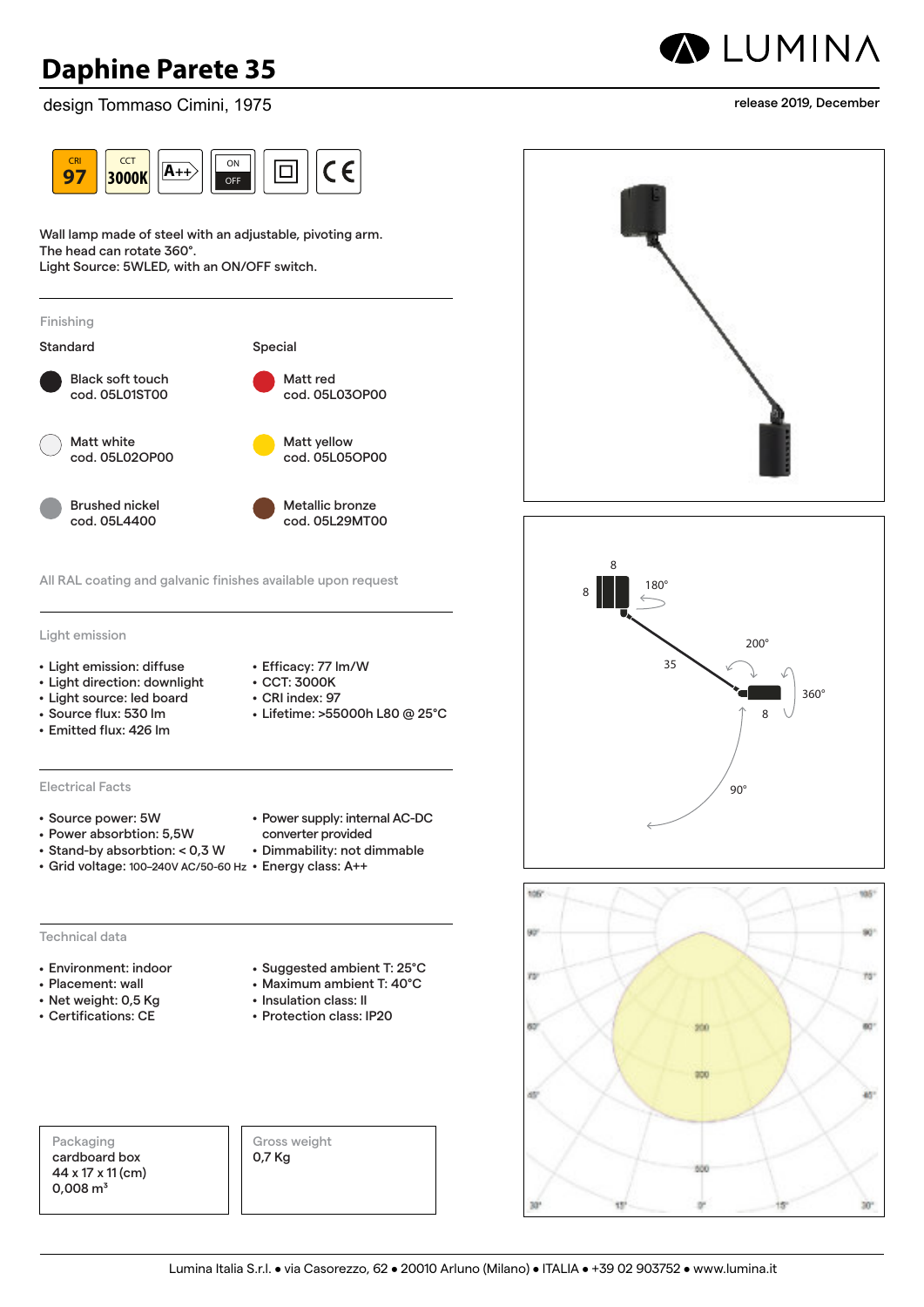sign Tomma <mark>ommaso Cimini, 19</mark>7 design Tommaso Cimini, 1975



Wall lamp made of steel with an adjustable, pivoting arm.<br> vvall lamp made of steel w<br>The head can rotate 360°.

Light Source: 5WLED, with an ON/OFF switch.



All RAL coating and galvanic finishes available upon request **97 A++** OFF **2700K**

Light emission CRI **83 3000K**

- Light emission: diffuse
- Light direction: downlight
- **4** Light source: led board
- Light source: Ied boa<br>• Source flux: 513 lm
- Emitted flux: 410 lm
- CCT: 2700K
- CRI index: 97

• Efficacy: 74,5 lm/W

- Lifetime: >55000h L80 @ 25°C system COMPATIBLE **>80**
- **83** Electrical Facts **3000K**
- Source power: 5W
- Power absorbtion: 5,5W<br>• Stand by absorbtion: <u>< 0.3</u> V
- Stand-by absorbtion:  $<$  0,3 W  $\cdot$
- Grid voltage: 100–240V AC/50-60 Hz Energy class: A++

**A++**

### Technical data

- **Environment: indoor**
- Placement: wall
- 
- $\bullet$  Certifications: CE
- Power supply: internal AC-DC converter provided • Dimmability: not dimmable
- 
- 

### • Net weight: 0,5 Kg

- 
- Suggested ambient T: 25°C **<19**
- Maximum ambient T: 40°C • Insulation class: II
- Protection class: IP20

Packaging cardboard box 44 x 17 x 11 (cm)  $0,008 \text{ m}^3$ 

Gross weight 0,7 Kg



2-step







release 2019, December

**>80**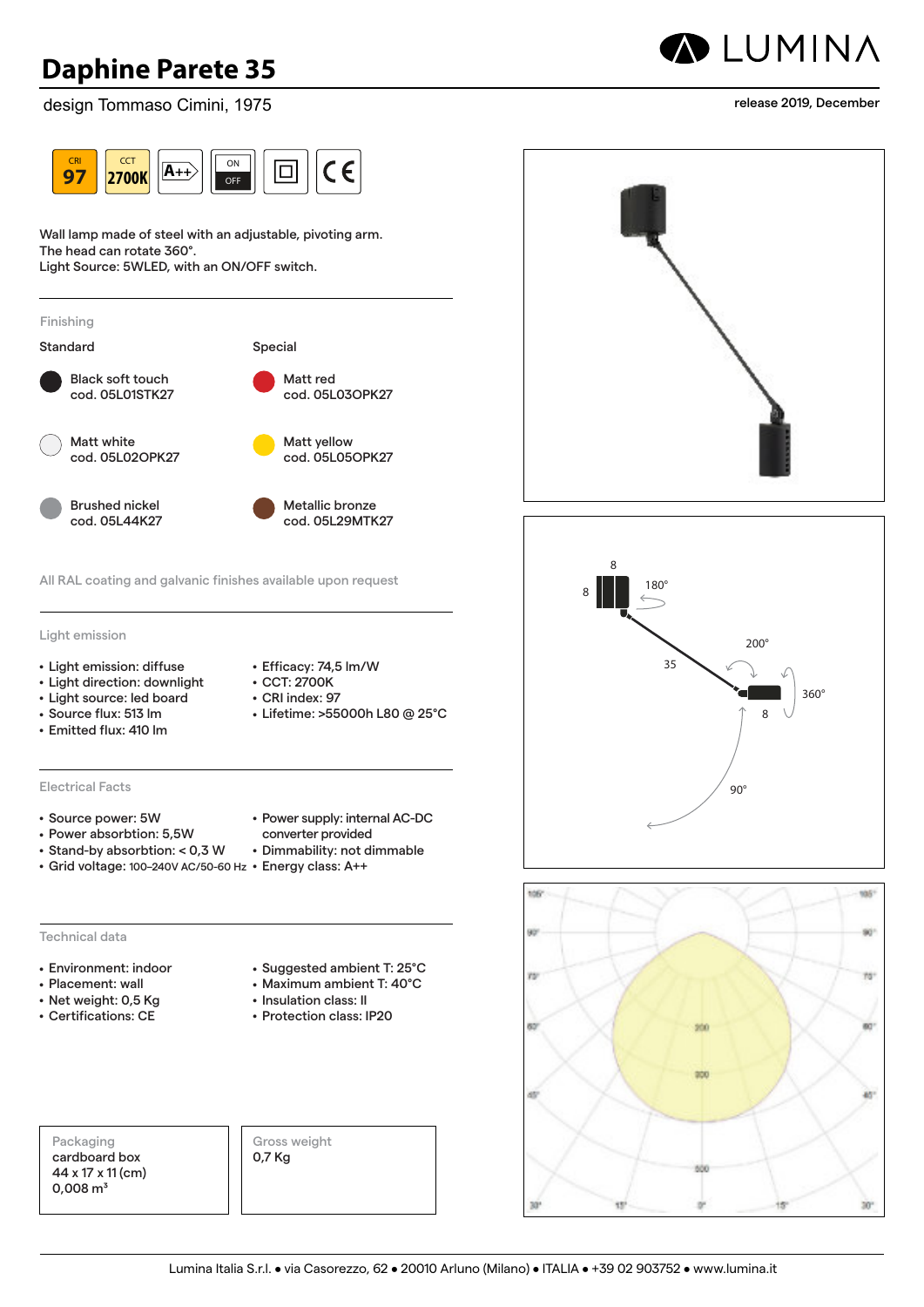sign Tommaso Cimini, 197 OF ST **2700K** design Tommaso Cimini, 1975



Wall lamp made of steel with an adjustable, pivoting arm.<br> vvall lamp made of steel w<br>The head can rotate 360°.

Light Source: 5WLED, with an ON/OFF switch.



All RAL coating and galvanic finishes available upon request **83 3000K A++** system COMPATIBLE

Light emission CRI **83 2700K**

- Light emission: diffuse
- Light direction: downlight
- **Light source: led board**
- Light source: Ied boa<br>• Source flux: 530 lm
- Emitted flux: 426 lm
- CCT: 3000K • CRI index: 97

• Efficacy: 77 lm/W

- Lifetime: >55000h L80 @ 25°C COMPATIBLE **>80**
- **83** Electrical Facts **2700K**
- Source power: 5W
- Power absorbtion: 5,5W
- Stand-by absorbtion: < 0,3 W
- Grid voltage: 100–240V AC/50-60 Hz Energy class: A++

**A++**

### Technical data

- **222 2000K**<br>**2700K**
- Placement: wall
- Net weight: 0,5 Kg
- 

• Power supply: internal AC-DC converter provided

• Suggested ambient T: 25°C **<19** • Maximum ambient T: 40°C

- Dimmability: not dimmable
- 

- 
- Certifications: ETL
- Insulation class: II • Protection class: IP20

Packaging cardboard box 44 x 17 x 11 (cm)  $0,008 \text{ m}^3$ 

Gross weight 0,7 Kg



2-step







#### release 2019, December

**CCT** 

**CCT** 

**INCLUDED** 

**COMPATIBLE INCLUDED**

**CCT**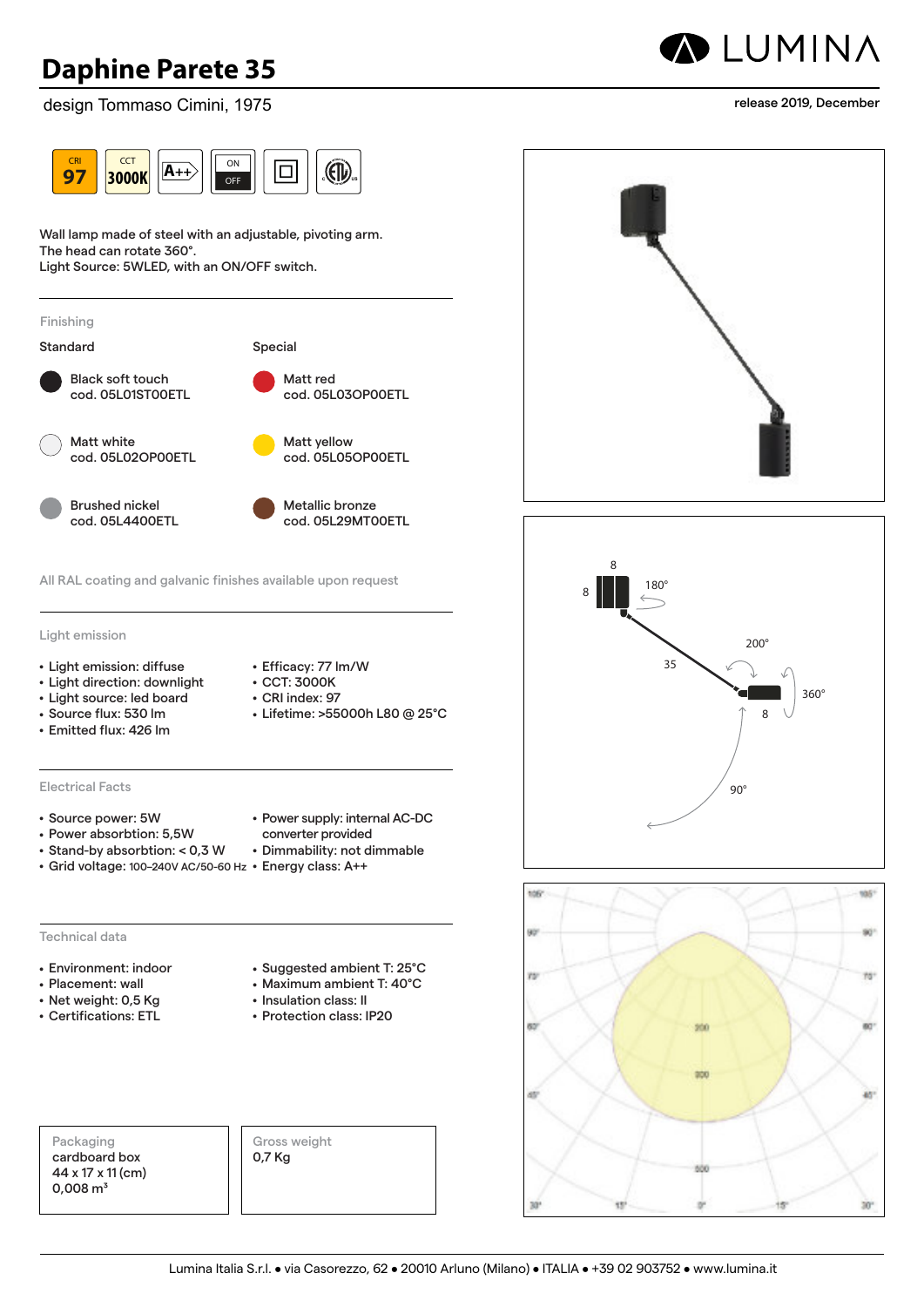sign Tomma <mark>ommaso Cimini, 19</mark>7 design Tommaso Cimini, 1975



Wall lamp made of steel with an adjustable, pivoting arm.<br> vvall lamp made of steel w<br>The head can rotate 360°.

Light Source: 5WLED, with an ON/OFF switch.



All RAL coating and galvanic finishes available upon request **83 A++** system **2700K** COMPATIBLE

Light emission CRI **83 3000K**

- Light emission: diffuse
- Light direction: downlight
- **4** Light source: led board
- Light source: Ied boa<br>• Source flux: 513 lm

**R7s C**

- Emitted flux: 410 lm
- CCT: 2700K • CRI index: 97

• Efficacy: 74,5 lm/W

- Lifetime: >55000h L80 @ 25°C COMPATIBLE **COMPATIBLE**
- **Electrical Facts**
- Source power: 5W
- Power absorbtion: 5,5W<br>• Stand by absorbtion: <u>< 0.3</u> V
- Stand-by absorbtion: < 0,3 W
- Grid voltage: 100–240V AC/50-60 Hz Energy class: A++

### Technical data

- Environment: indoor
- Placement: wall
- Net weight: 0,5 Kg
- Certifications: ETL
- Power supply: internal AC-DC converter provided
- converter provided<br>• Dimmability: not dimmable

• Suggested ambient T: 25°C

- 
- Maximum ambient T: 40°C • Insulation class: II
	- Protection class: IP20

Packaging cardboard box 44 x 17 x 11 (cm)  $0,008 \text{ m}^3$ 

Gross weight 0,7 Kg

**CCT 2700K b15d D CCT 3000K CCT 2700K**

2-step







#### release 2019, December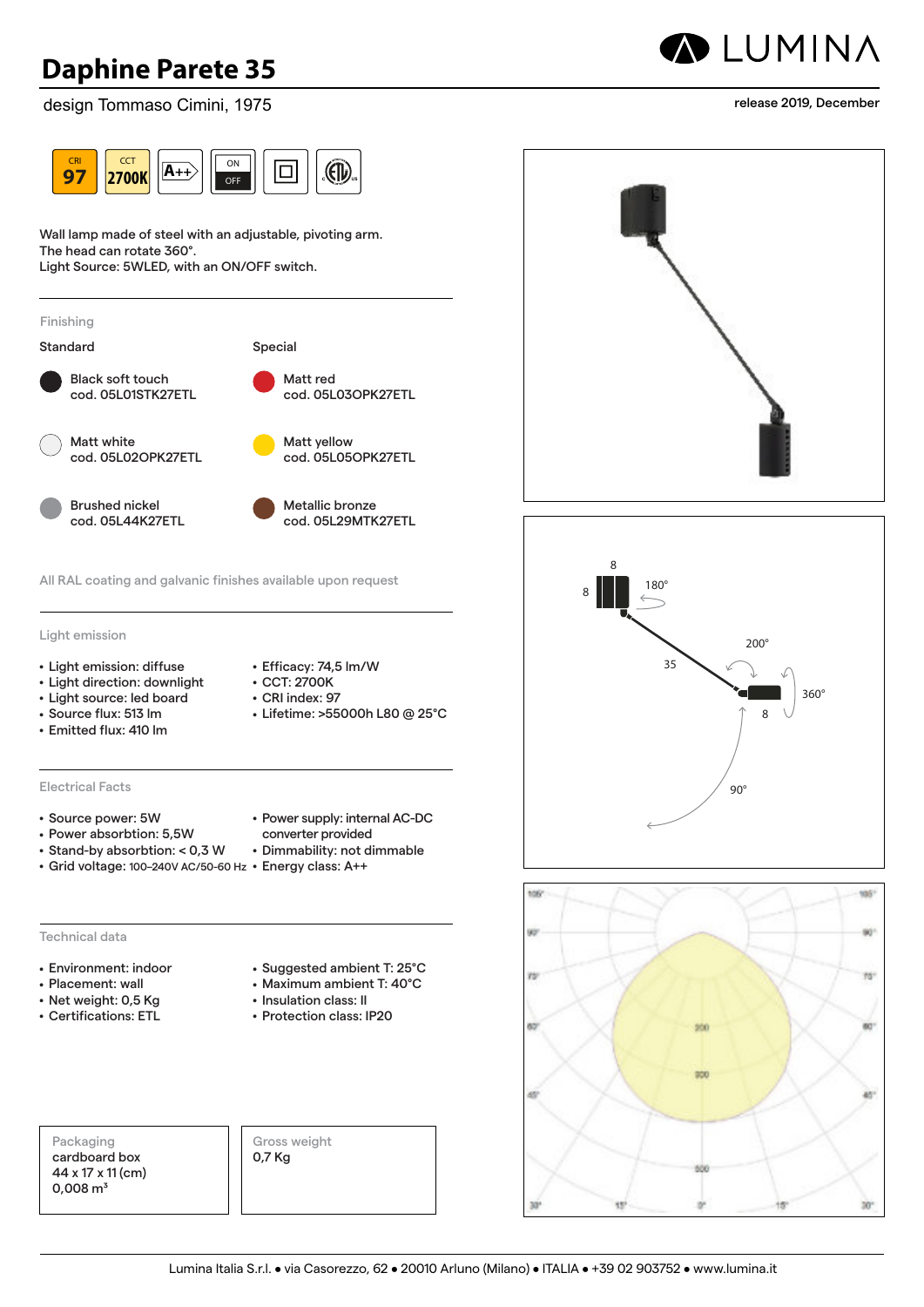sign Tommaso Cimini, 1975 2-step **2700K** design Tommaso Cimini, 1975



Wall lamp made of steel with an adjustable, pivoting arm.<br> vvall lamp made of steel w<br>The head can rotate 360°.

Light Source: 5WLED, with an ON/OFF switch.



**A++**

Light emission CRI **97 2700K**

- Light emission: diffuse
- Light direction: downlight
- **Light source: led board**
- Light source: Ied boa<br>• Source flux: 530 lm
- Emitted flux: 426 lm
- Efficacy: 77 lm/W • CCT: 3000K
- CRI index: 97

DALI system

- Lifetime: >55000h L80 @ 25°C system COMPATIBLE **>80**
- **83** Electrical Facts **2700K**
- Source power: 5W
- Power absorbtion: 5,5W<br>• Stand by absorbtion: <u>< 0.3</u> V
- Stand-by absorbtion:  $<$  0,3 W  $\cdot$
- Grid voltage: 100–240V AC/50-60 Hz Energy class: A++

#### Technical data

- Environment: indoor **R7s C**
- **Placement: wall**
- Net weight: 0,5 Kg
- $\bullet$  Certifications: CE
- Power supply: internal AC-DC converter provided
- Dimmability: not dimmable
- 

Packaging cardboard box 44 x 17 x 11 (cm)  $0,008 \text{ m}^3$ 

• Suggested ambient T: 25°C

- Maximum ambient T: 40°C
- Insulation class: II • Protection class: IP20
- Gross weight 0,7 Kg



**ALUMINA** 







**CCT** 

**CCT** 

**CCT** 

**CCT** 

**CCT** 

**>80**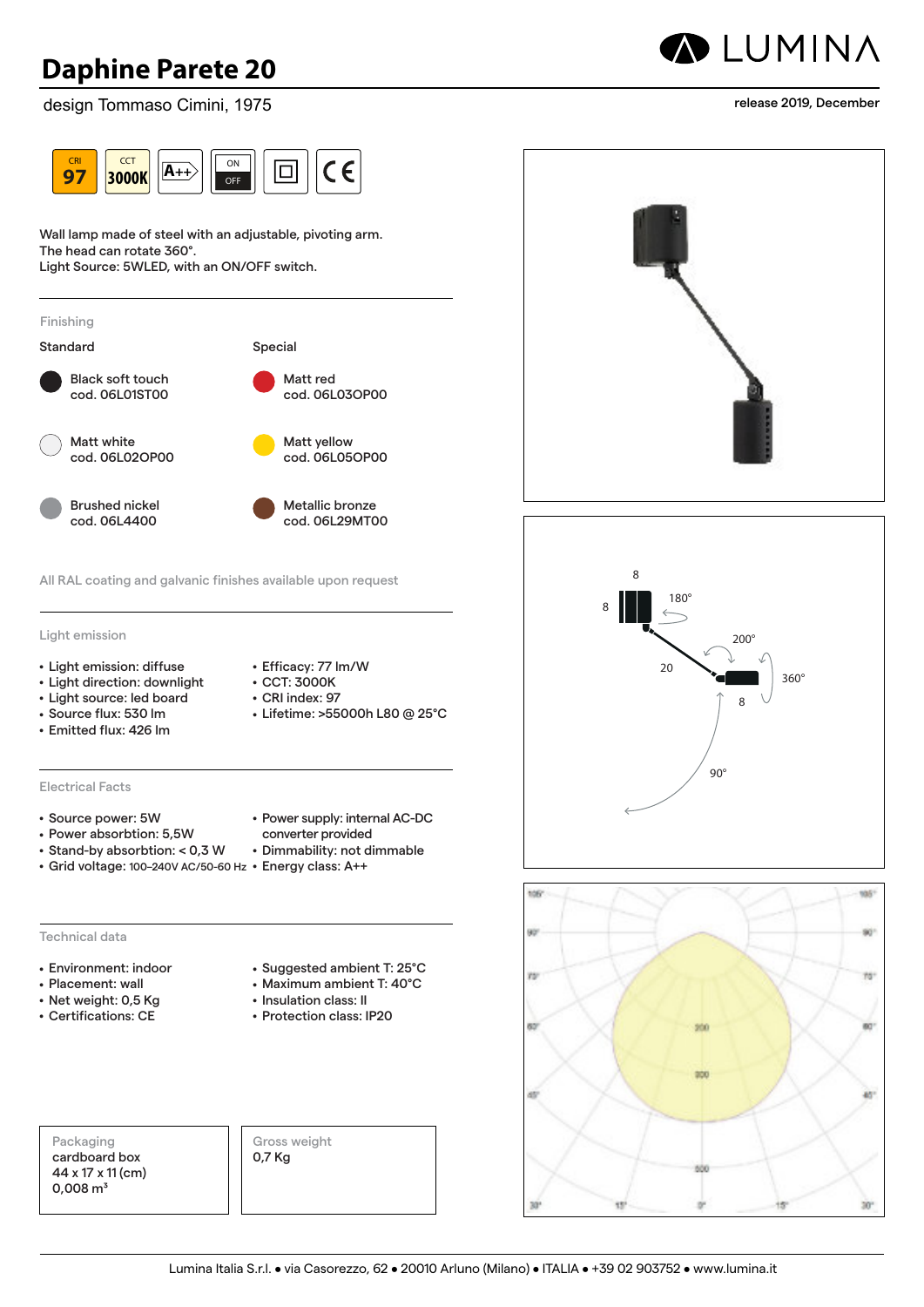sign Tomma <mark>ommaso Cimini, 19</mark>7 design Tommaso Cimini, 1975



Wall lamp made of steel with an adjustable, pivoting arm. Wall lamp made of steel w<br>The head can rotate 360°.

Light Source: 5WLED, with an ON/OFF switch.



Light emission **83 3000K**

- Light emission: diffuse
- $\bullet$  Light direction: downlight
- Light source: led board<br>• Source flux: 513 lm
- Source flux: 513 lm
- Emitted flux: 410 lm
- Efficacy: 74,5 lm/W • CCT: 2700K
- $\cdot$  CRI index: 97
- On macx: *51*<br>• Lifetime: >55000h L80 @ 25°C **>80**
- **83** Electrical Facts **3000K**
- Source power: 5W
- Power absorbtion: 5,5W
- $\bullet$  Stand-by absorbtion: < 0,3 W  $\bullet$
- Grid voltage: 100–240V AC/50-60 Hz Energy class: A++

**A++**

#### Technical data

- **Environment: indoor**
- 
- 
- 
- Power supply: internal AC-DC converter provided
- Dimmability: not dimmable
- 

- Placement: wall
- Net weight: 0,5 Kg
- Certifications: CE
- Suggested ambient T: 25°C
- Maximum ambient T: 40°C
- Insulation class: II • Protection class: IP20

Packaging cardboard box 44 x 17 x 11 (cm)  $0,008 \text{ m}^3$ 

Gross weight 0,7 Kg



2-step







release 2019, December

**CCT** 

**CCT** 

**CCT** 

**INCLUDED** 

**>80**

**CCT**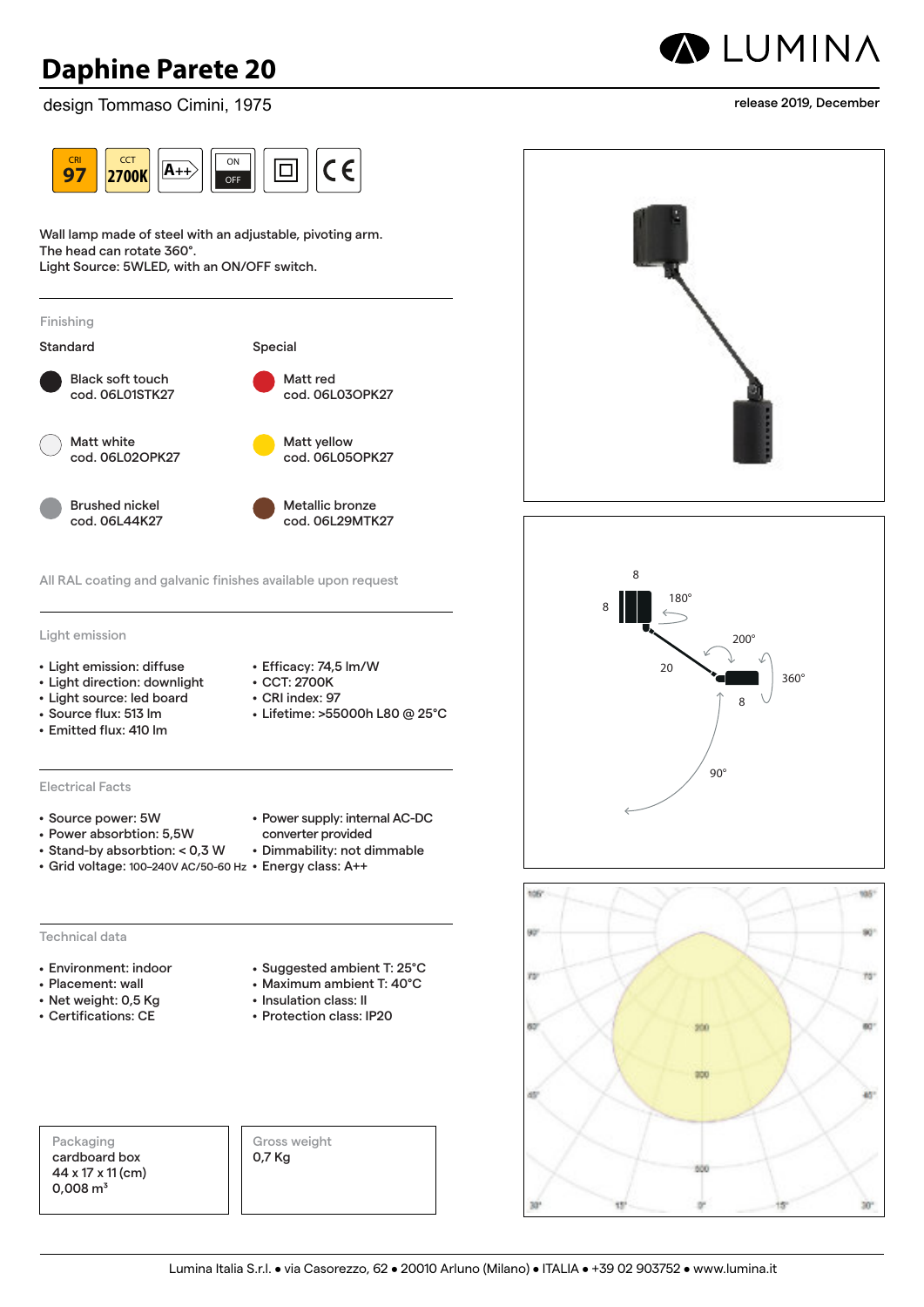sign Tommaso Cimini, 197 OF ST **2700K** design Tommaso Cimini, 1975



Wall lamp made of steel with an adjustable, pivoting arm.<br> vvall lamp made of steel w<br>The head can rotate 360°.

Light Source: 5WLED, with an ON/OFF switch.



All RAL coating and galvanic finishes available upon request **83 3000K A++** system COMPATIBLE

Light emission CRI **83 2700K**

- Light emission: diffuse
- Light direction: downlight
- **Light source: led board**
- Light source: Ied boa<br>• Source flux: 530 lm
- Emitted flux: 426 lm
- CCT: 3000K • CRI index: 97

• Efficacy: 77 lm/W

- Lifetime: >55000h L80 @ 25°C COMPATIBLE **>80**
- **83** Electrical Facts **2700K**
- Source power: 5W
- Power absorbtion: 5,5W
- Stand-by absorbtion: < 0,3 W
- Grid voltage: 100–240V AC/50-60 Hz Energy class: A++

**A++**

### Technical data

- **222 2000K**<br>**2700K**
- Placement: wall
- Net weight: 0,5 Kg
- Certifications: ETL
- Power supply: internal AC-DC converter provided
- Dimmability: not dimmable

• Suggested ambient T: 25°C **<19** • Maximum ambient T: 40°C

• Insulation class: II • Protection class: IP20

Packaging cardboard box 44 x 17 x 11 (cm)  $0,008 \text{ m}^3$ 

Gross weight 0,7 Kg



2-step







release 2019, December